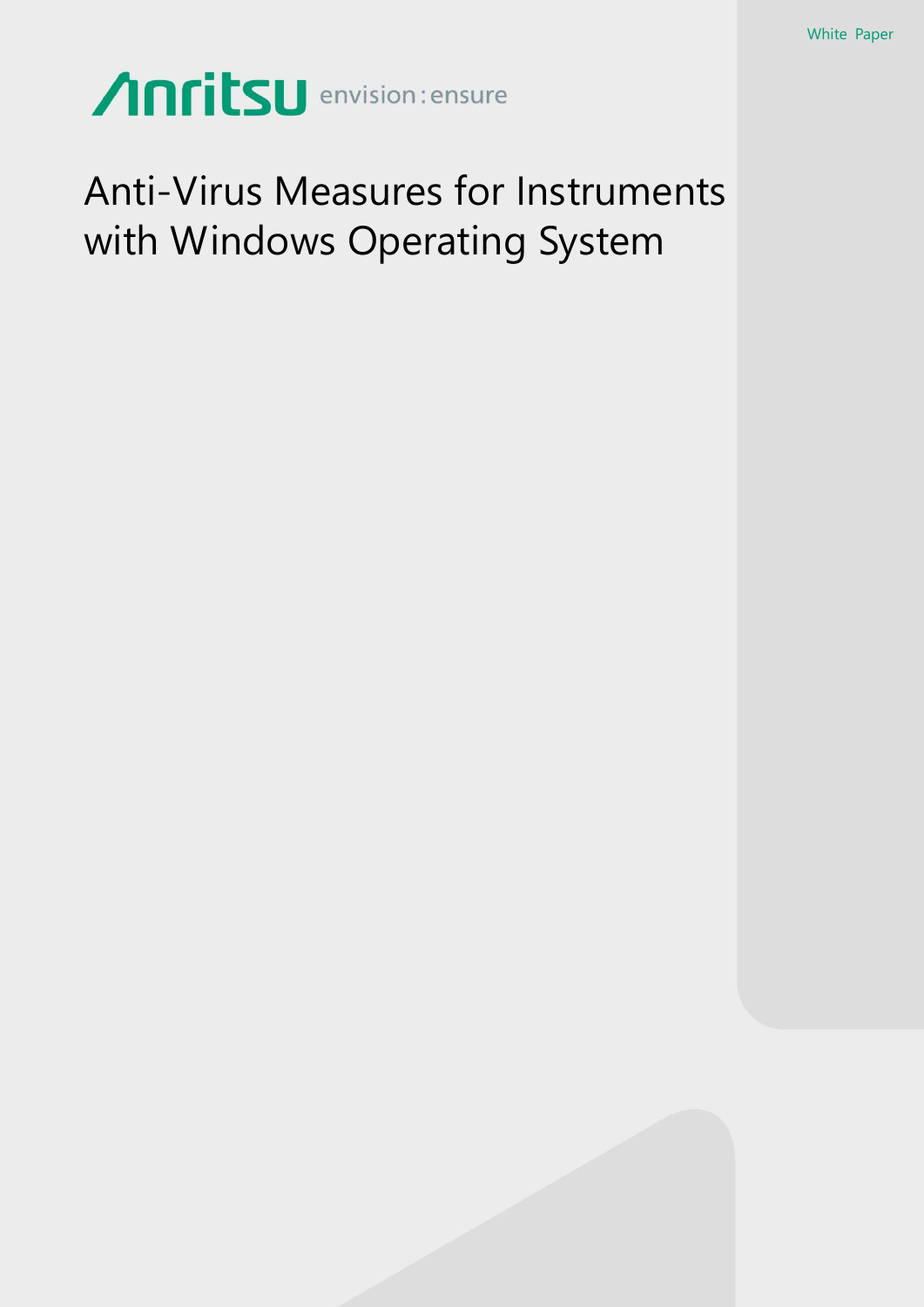### **Table of Contents**

| $2^{\circ}$    |  |  |
|----------------|--|--|
| 3 <sup>7</sup> |  |  |
|                |  |  |
| 3.2.           |  |  |
|                |  |  |
|                |  |  |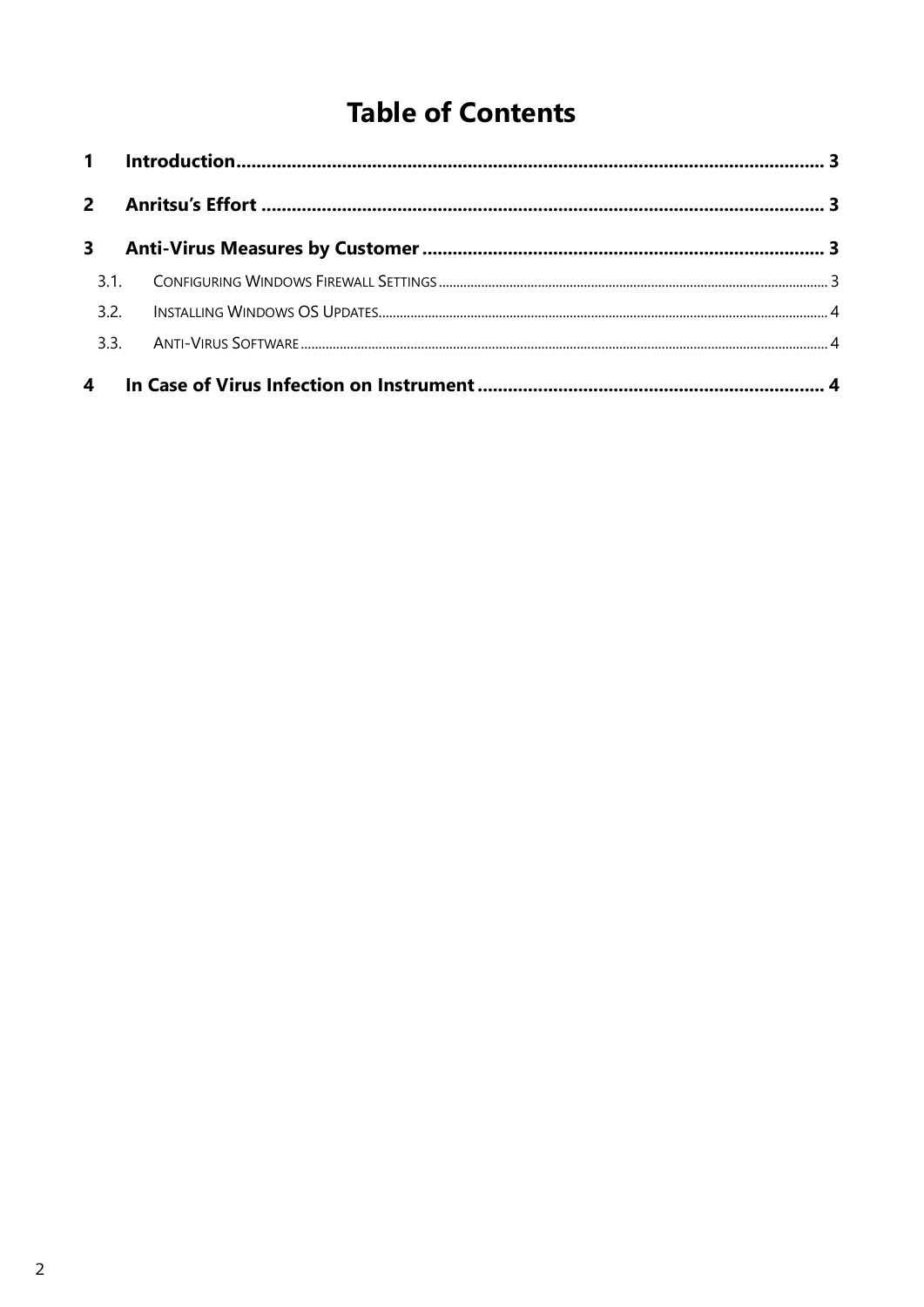#### <span id="page-2-0"></span>**1 Introduction**

We take measures to protect Anritsu instruments that run Windows operating systems from computer viruses. This white paper provides ways of protecting your instrument from computer viruses.

This paper provides only Anritsu's recommended anti-virus measures and is not intended to force customers to take measures against computer viruses. Please decide whether or not to adopt the recommended measures, depending on the customer's situation.

Note that some models do not support the measures introduced herein.

For more information on the anti-virus measures, refer to the operation manual that came with the instrument.

#### <span id="page-2-1"></span>**2 Anritsu's Effort**

Anritsu is making a continuous effort to maintain and enhance information security through its information security management system.

As measures against computer viruses, we have configured Windows Firewall settings and installed anti-virus software on all client PCs and servers used within Anritsu office and always keep the virus definitions of anti-virus software to the latest version. Additionally, we are concentrating on managing the application of security patches for high-risk software and implementing initiatives for applying newly updated software to all PCs within a week after it becomes available. Anritsu has established security management regulations for the entire process from developing and manufacturing to maintaining instruments, and conducts security training for all Anritsu personnel.

In addition to the actions mentioned above, instruments will never be connected to the LAN in Anritsu before shipment. Also, customers' instruments are scanned when Anritsu receives them.

#### <span id="page-2-2"></span>**3 Anti-Virus Measures by Customer**

The customer is required to take appropriate measures to protect the instrument from virus infection when using it.

Scan an external storage device (e.g. USB memory stick) for computer viruses before connecting it to the instrument. Make sure that the measures have been taken to protect a network from computer viruses when connecting the instrument to it.

The recommended measures to protect the instrument from virus infection are:

- To turn on Windows Firewall on the instrument
- $\bullet$  To regularly install critical Windows Updates
- To regularly scan the instrument with anti-virus software

#### <span id="page-2-3"></span>**3.1. Configuring Windows Firewall Settings**

When your Anritsu's instrument is equipped with Windows 7 or later operating system, it is recommended to turn on Windows Firewall to protect it from attacks via the network. For how to configure the firewall settings, refer to the operation manual that came with the instrument.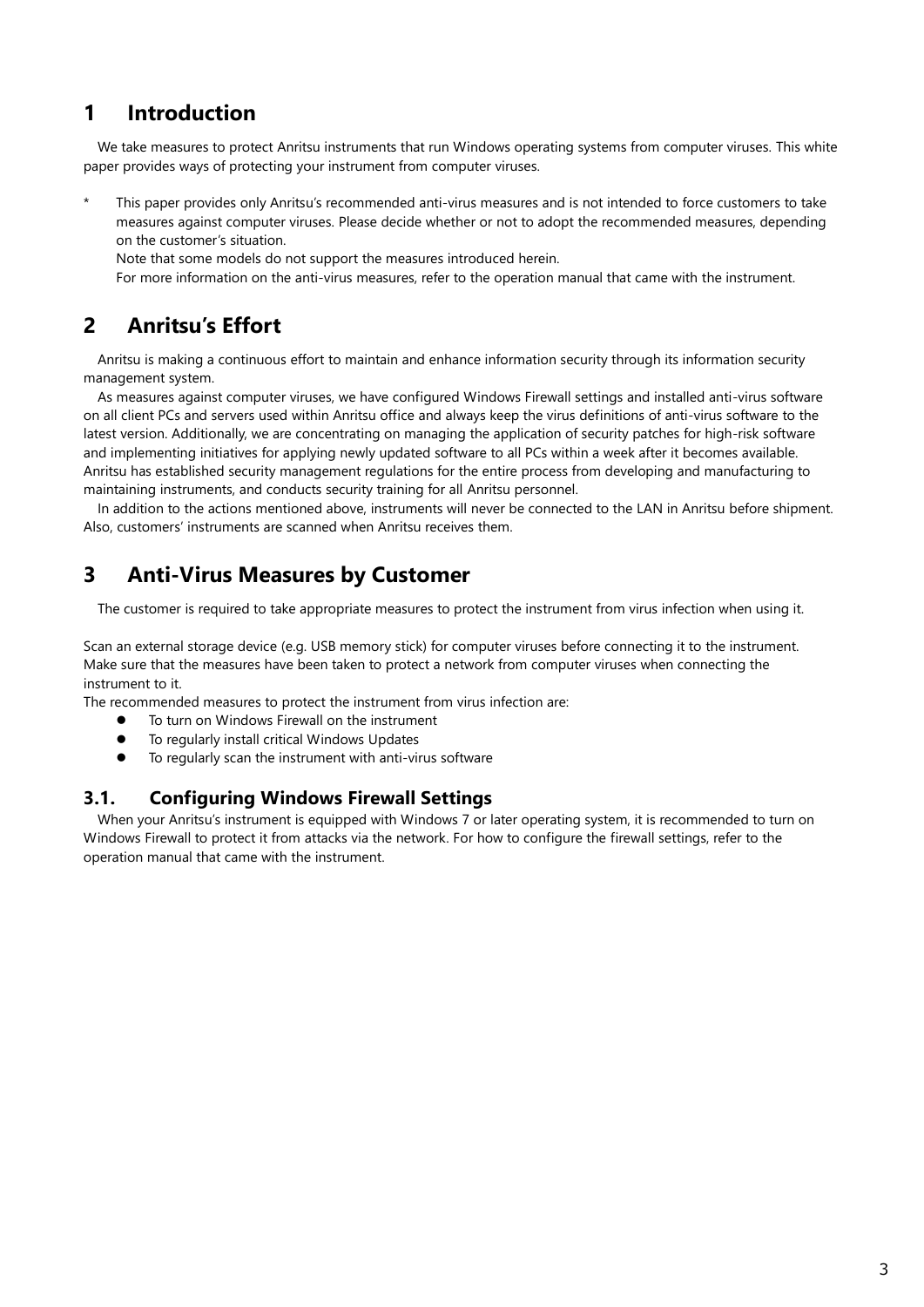#### <span id="page-3-0"></span>**3.2. Installing Windows OS Updates**

Until the end of Microsoft extended support, important updates such as security updates are provided for each version of Windows. It is recommended to install important updates (Windows Update) on Anritsu instruments. For the version of Windows installed on Anritsu instruments, please refer to the operation manual of each model. Microsoft ends extended support for Windows on the following dates:

| Windows version                     | Extended support end date |
|-------------------------------------|---------------------------|
| Windows 7                           | 1/14/2020                 |
| Windows Embedded Standard 7 (WES7)  | 10/13/2020                |
| Windows 10 IoT Enterprise 2019 LTSC | 1/9/2029                  |

Extended support for Windows XP and Windows Embedded Standard 2009 (WES2009) already ended.

Note that the performance of the instrument could decrease while downloading and installing Windows Updates. It is recommended to manually download and install Windows Updates on a regular basis, avoiding the operating hours of the instrument.

Anritsu periodically checks for proper operation of the instruments to which Windows Updates have been installed. For information on operation-checked Windows Updates, refer to the latest release notes of each model.

#### <span id="page-3-1"></span>**3.3. Anti-Virus Software**

When your Anritsu's instrument is equipped with Windows 7 or later operating system, it is recommended to regularly scan the instrument with installed anti-virus software. Also, it is important to regularly update the virus definition files to keep the latest virus definitions.

Note that the performance of the instrument could decrease if anti-virus software updates virus definition data automatically or runs full scan in the background. It is recommended to manually update virus definition data and run full scan on a regular basis, avoiding the operating hours of the instrument. For information on anti-virus software that has been checked for proper operation on each model, refer to the operation manual that came with the instrument.

It is recommended to use anti-virus software installed on a separate computer or a USB-drive shaped anti-virus tool for scanning Anritsu's instruments equipped with Windows XP or Windows Embedded Standard 2009.

#### <span id="page-3-2"></span>**4 In Case of Virus Infection on Instrument**

If virus infection is detected when you are using the instrument, it is recommended to initialize the instrument to the factory default settings to ensure a recovery. You can initialize the instrument by yourself if the model has the system recovery feature.

#### *Caution*

Initialization will lose all the applications, updates and data added after factory shipment. Create a backup of necessary data before initialization.

Some models of Anritsu's instruments equipped with Windows XP or Windows Embedded Standard 2009 do not have the system recovery feature.

Additionally, you may not recover some Anritsu instruments by initializing to factory default settings yourself when they are infected, for example, by a virus that infects or destroys the boot sector, even if they have system recovery features. If you want to initialize these to the factory default settings, contact an Anritsu Service and Sales office.